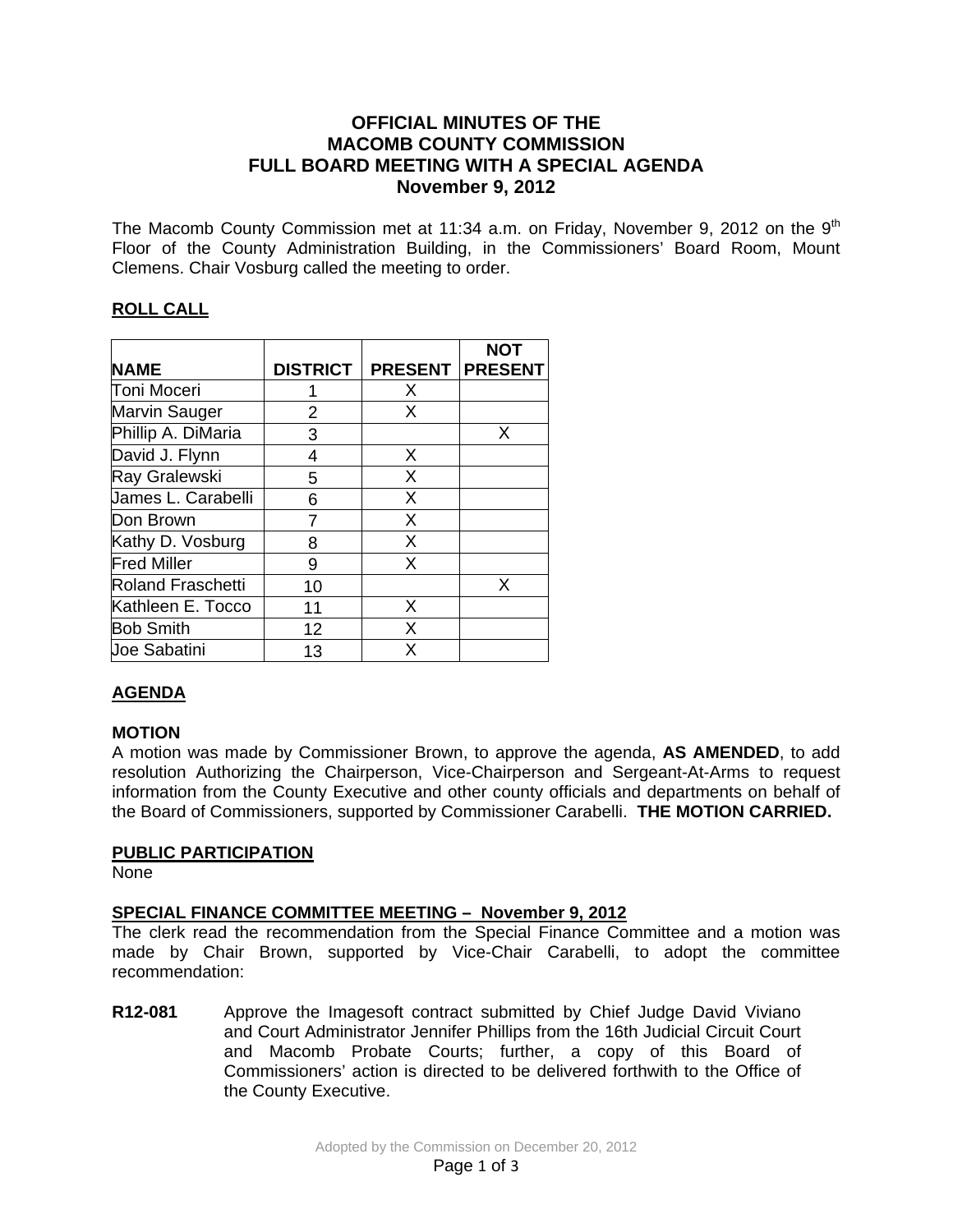**THE MOTION CARRIED**. (Record NO votes for Carabelli, Moceri, Tocco and Miller)

#### **RESOLUTION FOR COMMUNICATIONS PROTOCOL**

#### **MOTION**

A motion was made by Commissioner Flynn, to adopt resolution Authorizing the Chairperson, Vice-Chairperson and Sergeant-At-Arms to request information from the County Executive and other county officials and departments on behalf of the Board of Commissioners, supported by Commissioner Brown.

#### **FRIENDLY AMENDMENT**

Commissioner Miller offered a friendly amendment to replace references to Sergeant-At-Arms to Chair of Finance Committee. Commissioners Flynn and Brown **ACCEPTED THE FRIENDLY AMENDMENT**.

### **THE MOTION CARRIED WITH THE FRIENDLY AMENDMENT.**

#### **NEW BUSINESS**

Commissioner Moceri inquired about recent staffing change at the Board Office. Commissioner Miller spoke regarding the racial incident in Mt. Clemens.

#### **PUBLIC PARTICIPATION**

Carmella Sabaugh, Macomb County Clerk

|                      |    |                         | <b>NOT</b>     |
|----------------------|----|-------------------------|----------------|
| <b>NAME</b>          |    | <b>DISTRICT PRESENT</b> | <b>PRESENT</b> |
| Toni Moceri          |    | X                       |                |
| <b>Marvin Sauger</b> | 2  | x                       |                |
| Phillip A. DiMaria   | 3  |                         | X              |
| David J. Flynn       | 4  | X                       |                |
| Ray Gralewski        | 5  | X                       |                |
| James L. Carabelli   | 6  | Х                       |                |
| Don Brown            | 7  | X                       |                |
| Kathy D. Vosburg     | 8  | X                       |                |
| <b>Fred Miller</b>   | 9  | X                       |                |
| Roland Fraschetti    | 10 |                         | X              |
| Kathleen E. Tocco    | 11 | X                       |                |
| <b>Bob Smith</b>     | 12 | X                       |                |
| <b>Joe Sabatini</b>  | 13 | x                       |                |

### **ROLL CALL**